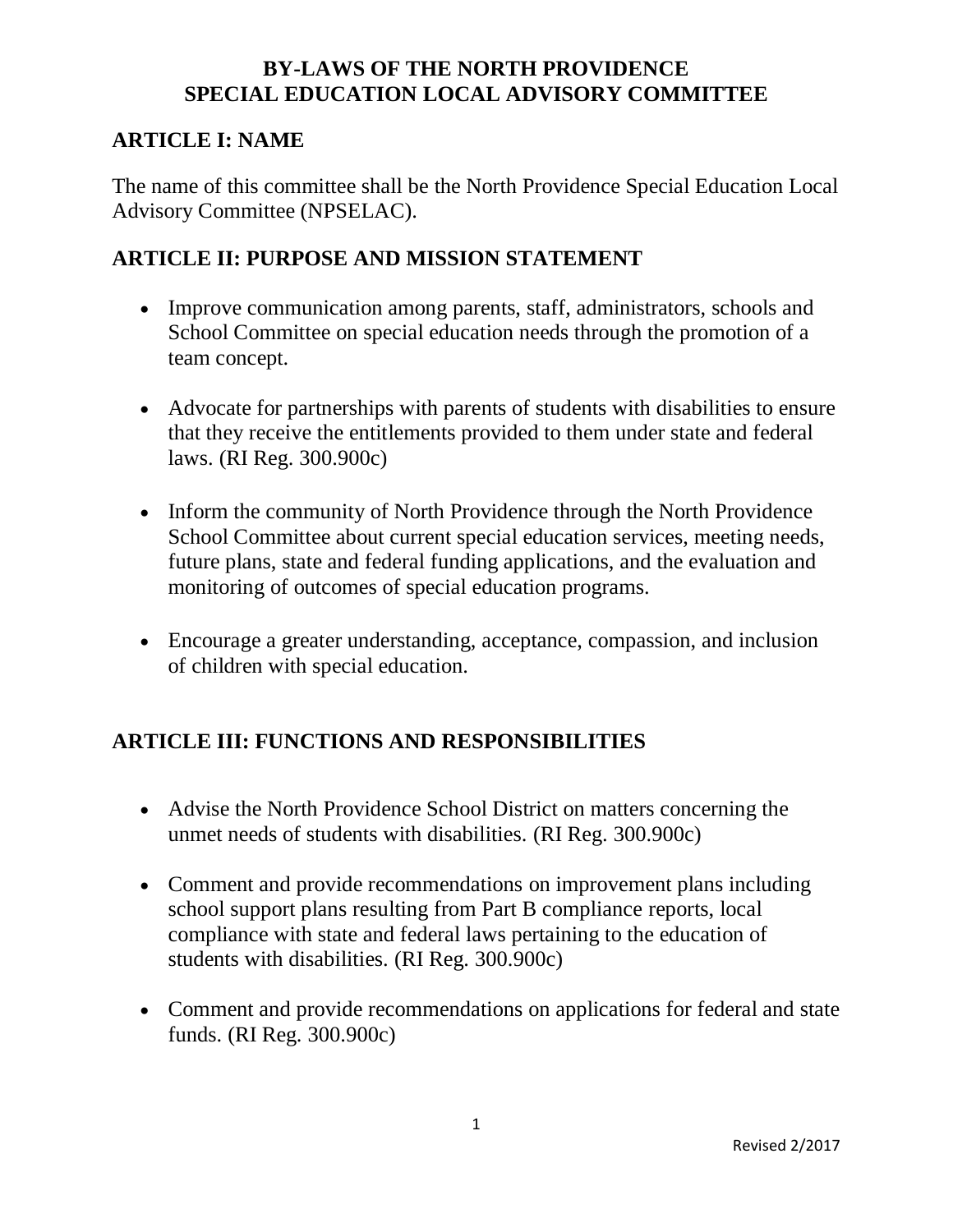Serve as advocates in partnership with parents for students with disabilities to ensure that they receive the entitlements provided to them under state and federal laws. (RI Reg. 300.900c)

## **ARTICLE IV: OPERATING PROCEDURES**

- The committee will run as a pro-active collaborative partnership between North Providence parents, students, educators, and administrators.
- The committee will promote mutual respect and trust and assist parents by providing opportunities for them to learn more about laws and services pertaining to students with disabilities.
- The advisory committee shall meet a minimum of 4 times annually. Additional meetings shall be scheduled when necessary. (RI Reg. 300.900e)
- Official minutes shall be kept of all committee meetings and be available for public review upon request. These minutes will be located in the North Providence Public School Special Education Office.
- All committee meetings and agendas shall be publicly announced one week prior to the date of the meeting via the North Providence Breeze newspaper, as well as, posted on the North Providence Public Schools website- Special Education Link.
- All meetings shall be open to the public. (RI Reg. 300.900e)
- The committee shall hold its regular meetings at a central location convenient to all members and accessible to persons with disabilities.
- The length of general committee meetings shall not exceed  $2\frac{1}{2}$  hours unless approved by a two thirds vote of membership present.
- Members must be notified of all regular and special meetings. Any change in the established date, time, or location must be given **five days**' notice unless inclement weather.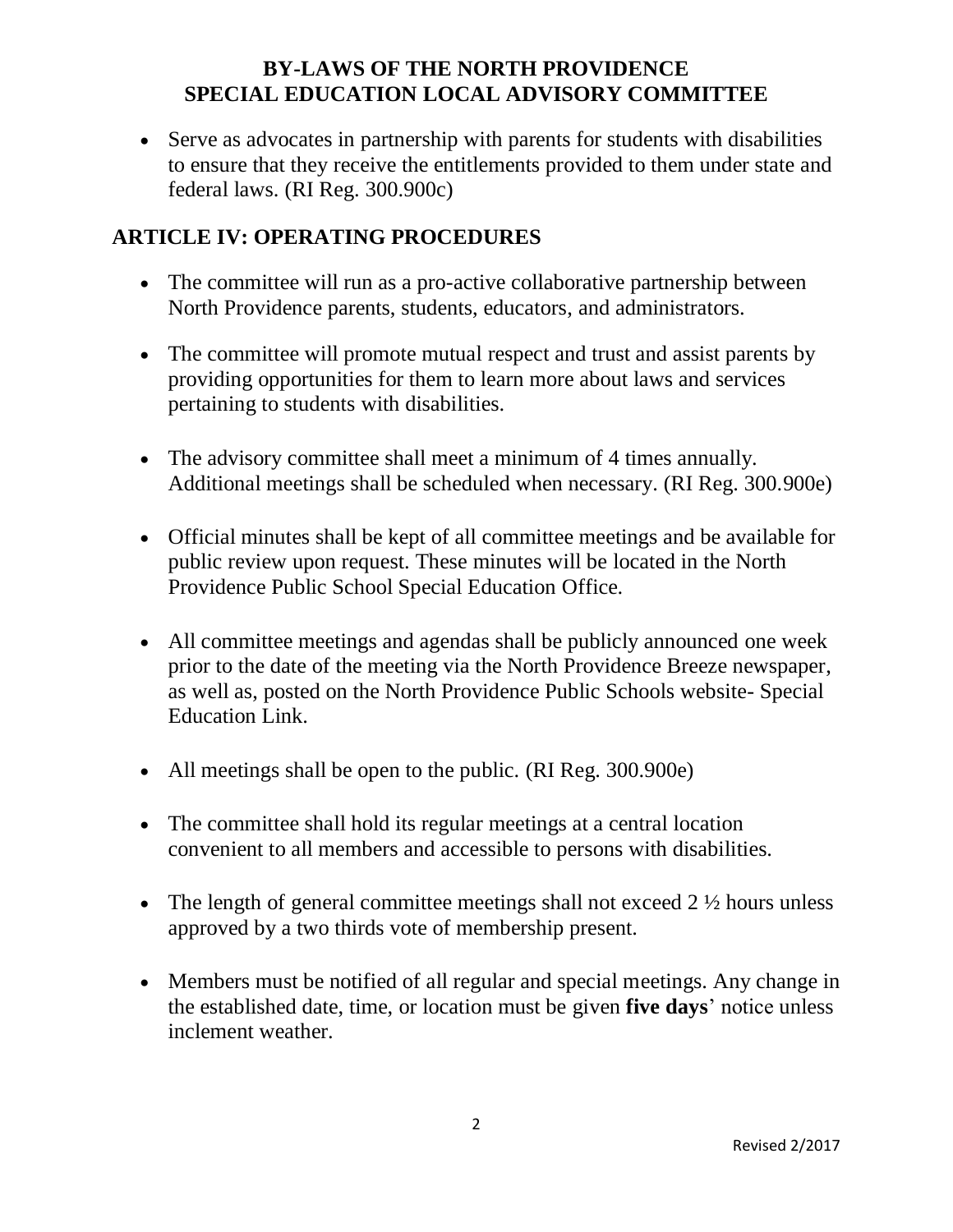- Interpreters and other necessary services may be provided at meetings for members or participants when requested in advanced, at least **ten days** prior to the scheduled meeting.
- The advisory committee shall serve without compensation, but may be reimbursed for reasonable and necessary expenses for attending meetings and performing duties. (RI Reg. 300.900f)
- All participants of the NPSELAC shall be provided with a copy of the bylaws, and the by-laws will be available at each meeting, and on the NPSELAC's website.
- A **formal** member of the Advisory Committee is defined as a member who
	- a. Meets the membership criteria **\*** and
	- b. Participates in committee meetings or activities. In the event that a **formal** member does not participate in same manner, it will be the responsibility of the officers to contact the **formal** member to determine his/her interest in the continuation of serving on NPSELAC.
- An **attendee** is an individual who attends meetings but has not become a **formal** member either by choice or because they do not meet the membership criteria.
- Provided a quorum is in attendance, formal members will make all advisory committee decisions upon a vote. **\*\***
- The rules of parliamentary procedure as described in Robert's Rules of Order shall govern the proceedings of this committee, provided they do not conflict with the intent of the by-laws or any state, federal laws/regulations, and/or any school department policy and/or procedures.
- The committee shall submit such reports as are required by the School Committee, Commissioner of Education, Board of Regents, or United States Department of Education.

**\***See MEMBERSHIP under Article V **\*\***See VOTING RIGHTS under article VI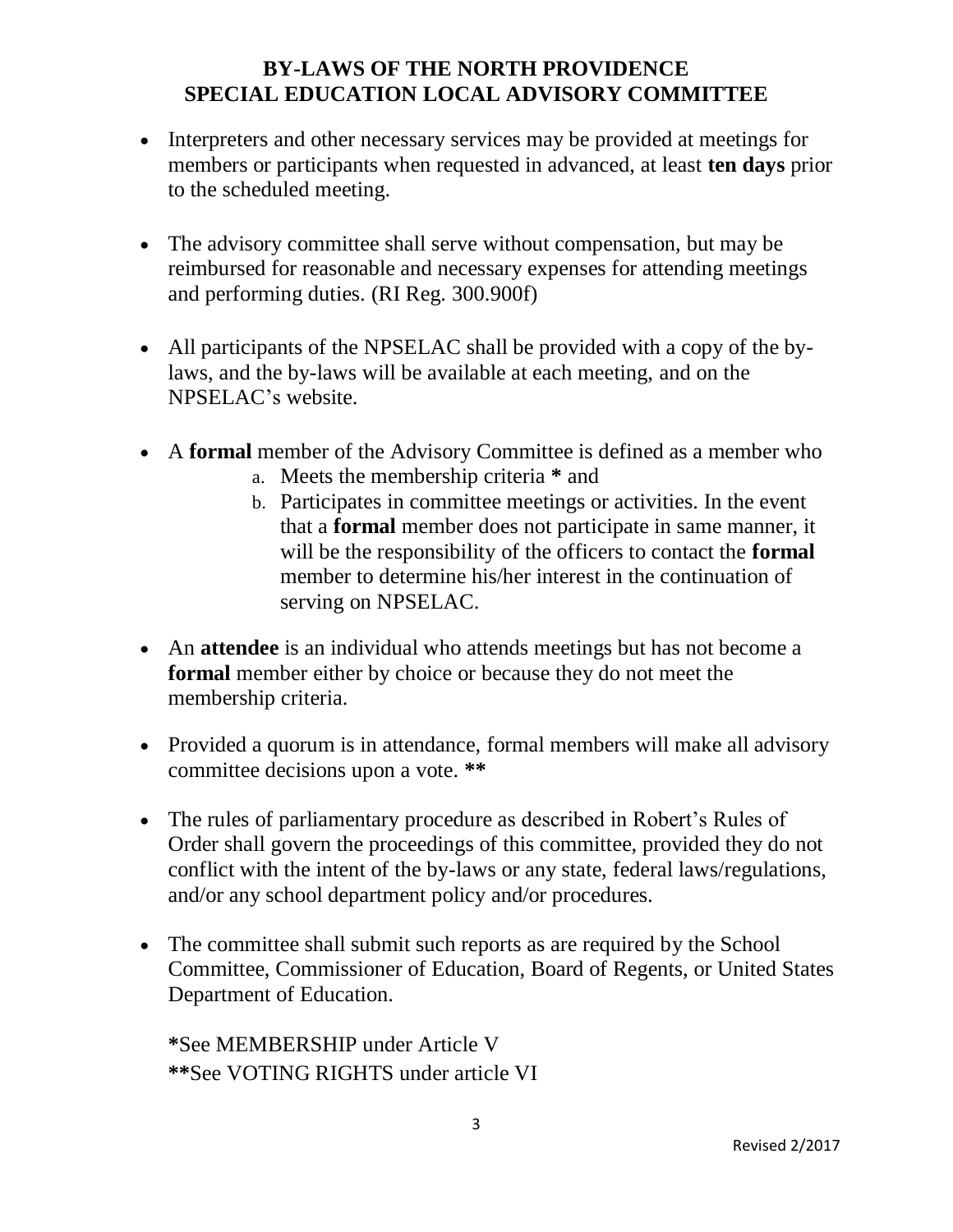- In order to comment publicly on rules, regulations, and special education issues, members shall either volunteer or be appointed by the Chairperson and the Assistant Chairperson to state, local, and other subcommittees.
- The Chairperson and Assistant Chairperson may establish such subcommittees as they deem necessary or desirable to carry out the duties and responsibilities of the committee and shall appoint a chairperson to each subcommittee. The majority of subcommittee members shall be parents.

#### **A. OFFICERS:**

- The officers of the North Providence Special Education Local Advisory Committee shall be:
	- Chairperson
	- Co-Chairperson
	- Recording Secretary
	- Corresponding Secretary
	- Treasurer
	- Trustee

## **B. ELECTION AND TERM OF OFFICE:**

- Length of term is two years, beginning the start of the new school year.
- Limit is two consecutive terms in same role unless a petition to extend the term is approved by the committee.
- The Chairperson shall not be a member of the administration of the North Providence School Department or a member appointed by the Superintendent, North Providence Teacher's Alliance, or the School Committee.
- Elections shall be held in May.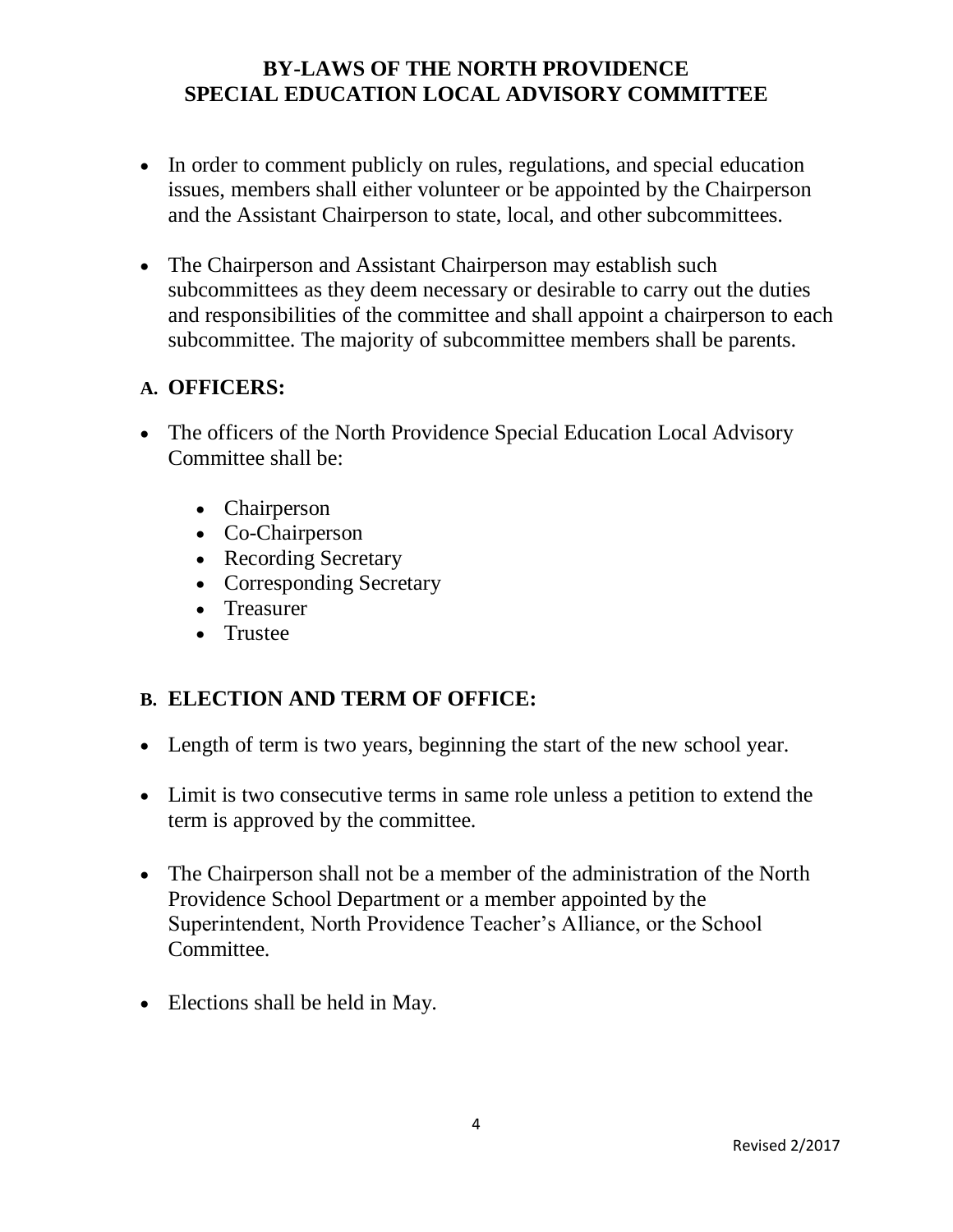## **C. REMOVAL:**

• Any officer of the committee may be removed by a two-thirds vote of all members sitting on the committee, whenever it is in the judgement of the committee that the best interests of the committee would be served by the decision.

# **D. VACANCY:**

 A vacancy in any office because of death, resignation, removal, disqualification, or otherwise shall be filled by the committee from a volunteer among existing membership for the unexpired portion of the term.

# **E. DUTIES AND RESPONSIBILITES:**

#### **Chairperson**

- Preside at all committee meetings.
- Will sign all letters, reports, and other communications of the committee.
- Respond and forward e-mails sent to the committee.
- Maintain the Contact list within the e-mail account.
- Send agenda/minutes out prior to meetings.
- Generally responsible for directing and coordinating affairs of the committee.
- Conduct September formal membership enrollment drive.
- Keep a binder of all correspondence to the Chair.
- Keep correspondence with sub-committees.
- Chair Strategic Plan and By-laws committee in absence of Trustee.
- Compile annual report to be submitted to superintendent by July  $1<sup>st</sup>$  of each year.
- Attend workshops with state and local agencies. If unable to attend will be responsible for securing replacement to represent the NPSELAC.
- Attend North Providence School Committee meetings as needed for related issues pertaining to the NPSELAC.
- Be available for interviews by media, state, or federal reviews or interviews.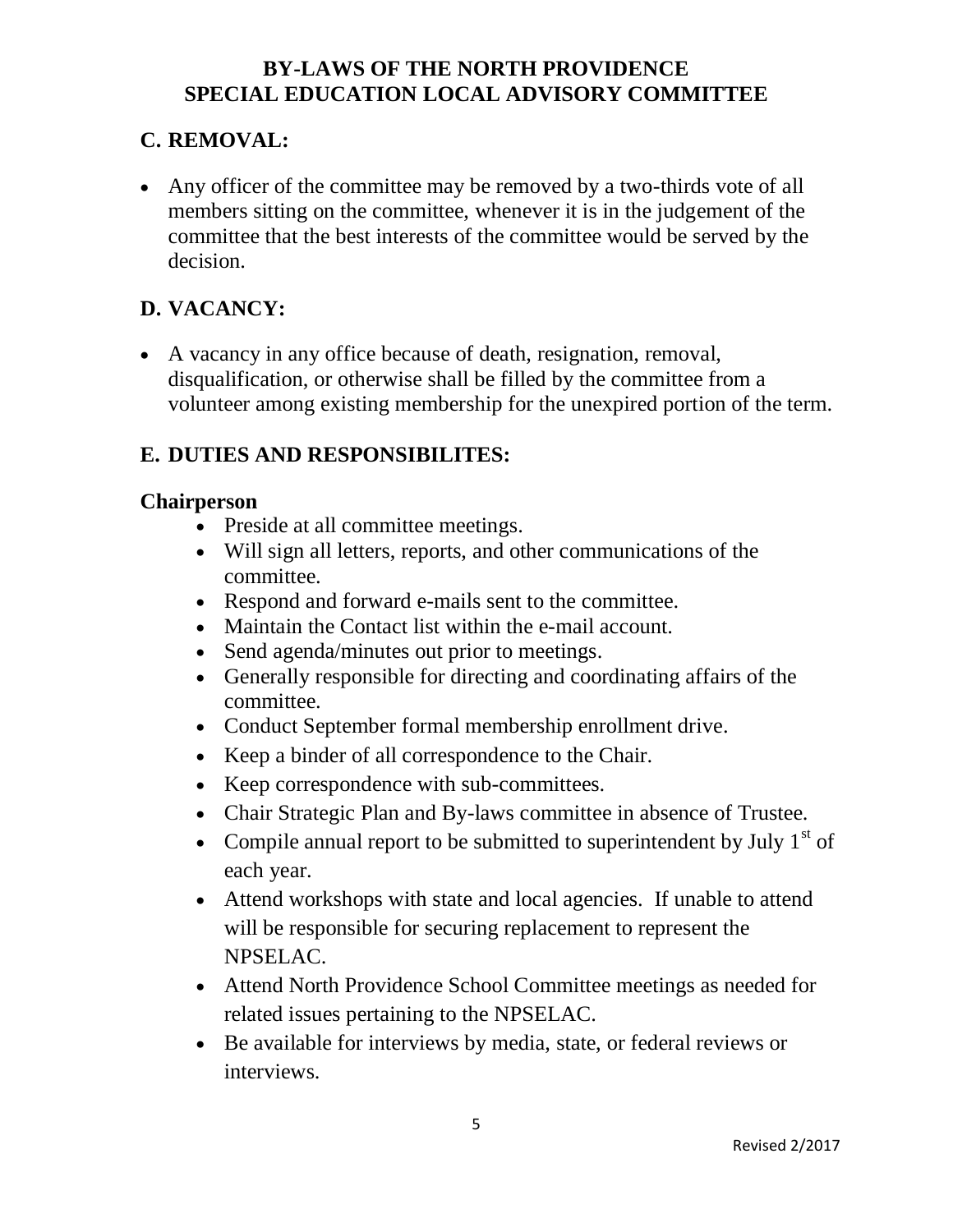• If a leadership position is vacant, the Chair will delegate duties as needed until said position is filled by the nominating committee.

#### **Co-Chairperson**

- Take over chairperson roles in the event chairperson, not in position, or absent.
- Assist Chairperson as needed to maintain goals of NPSELAC.
- Perform such other duties as may be provided for by these bylaws or directed by the Chairperson.
- Chair the Liaison Committee.
- Maintain a log of Formal Membership.
- Maintain a binder of all correspondence to the Co- Chair.

#### **Recording Secretary**

- Take the minutes and attendance of all meetings.
- An electronic copy will be sent to Chair, Co-Chair and Special Education Director within **two weeks** of meeting.
- Post approved minutes on website per current defined process.
- Prepare other necessary communications as directed by the Chairperson.
- Chairperson of the nominating committee.

#### **Correspondence Secretary**

- Post meeting information in the North Providence Breeze.
- Maintain a binder of all correspondence.

#### **Treasurer**

- Record complete and accurate financial transactions and report on those transactions to the committee members.
- Maintain all official records of the Committee's financial transactions in a binder.
- At the end of the fiscal year these official documents will be stored at the North Providence School Department Administration building.

#### **Trustee**

- Chair Strategic Planning Committee.
- Chair By-laws Committee.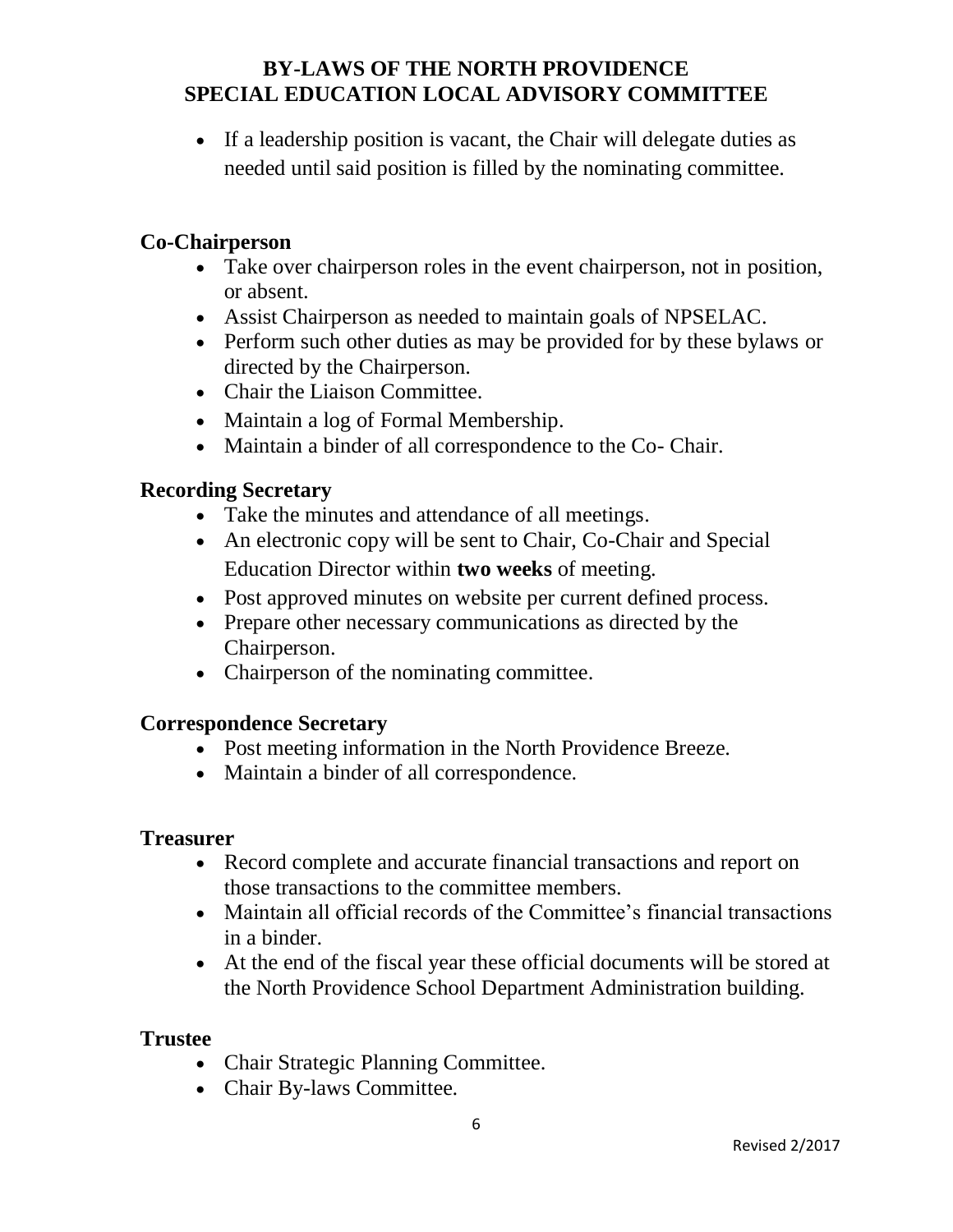- Annual revision of the Procedures Manual with Chair.
- Keep a binder of all correspondence to the trustee. At the end of the fiscal year these official documents will be stored at the North Providence School Department Administration building.

#### **Nomination Committee**

- A standing "nomination committee" will be established in November for the election of the upcoming school year officers. **NOTE:** This occurs biennially in even years. Examples: 11/2016, 11/2018, 11/2020 etc.
- Nomination Committee consists of:
	- 1 school committee rep
	- 2 formal members
	- Special Education Director
- This committee is then announced at the January meeting and published in the minutes.
- The Recording Secretary shall chair this committee.
- Nominations are formally announced during the March meeting, at which time additional nominations may be made from the floor.
- Elections will take place at the May meeting.
- Officers shall assume their official duties following the close of the meeting in May in which they are elected and shall serve for a term of two year(s) or until their successors are elected.

# **ARTICLE V: APPOINTMENT OF MEMBERS**

#### **MEMBERSHIP**

The Advisory Committee must be composed of individuals involved in or concerned with the education of children with disabilities. (RI Reg. 300.900b)

Formal Membership shall be composed of no more than twenty-one (21) individuals involved in or concerned with the education of children with disabilities.

- Parents of students with disabilities shall compose a majority of the committee membership, and at least fifty percent (50%) of this majority shall be selected by the parents of students with disabilities.
- An individual with a disability.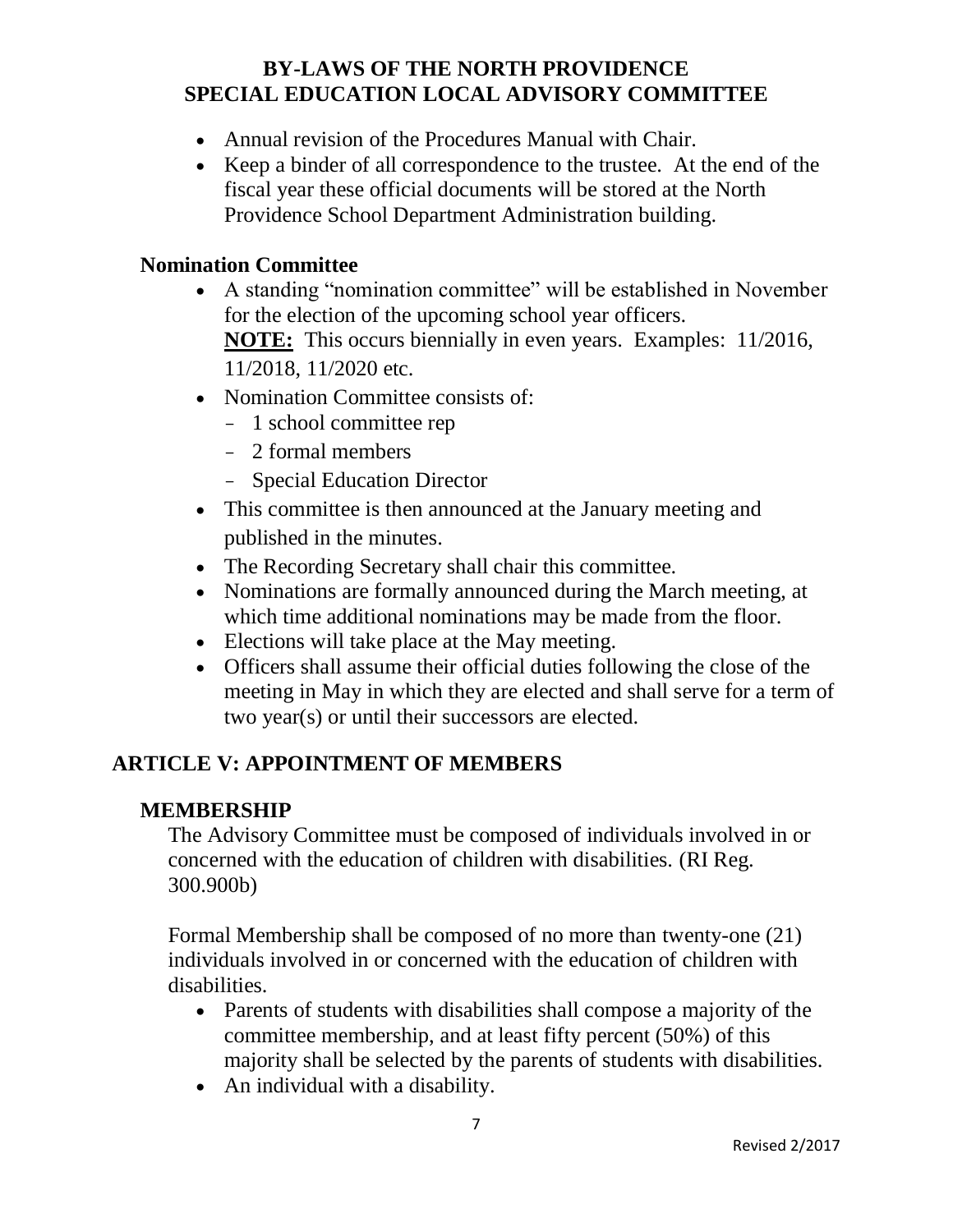- A special education teacher.
- A general education teacher.
- A public school administrator; and at least one member of the North Providence School Committee will serve as a formal member and liaison to the NPSELAC and the North Providence School Committee.
- The NPSELAC may expand the committee to include additional persons in the preceding groups and representatives of other groups.

#### **A. APPOINTMENT OF MEMBERS:**

- The Superintendent shall select the administrators.
- School Committee shall select its representative.
- Parents will be selected by parents of children with disabilities and voting members of NPSELAC.
- Each September, a membership drive will be conducted to ensure that the NPSELAC membership roster is up to date with individual's willing to be formal members. The Leadership Team will retain this list of formal members. When alternates to formal members are needed to fill vacancies, the leadership team will be responsible for reviewing the list of participating members and will ask these members if they wish to become formal members.

#### **B. TERM OF FORMAL MEMBERS:**

- All new formal members shall be appointed for a three year term.
- At the conclusion of a formal member's term, he/she may petition for another term by resubmitting a formal membership form to the NPSELAC Leadership Team for review.

## **C. DUTIES AND RESPONSIBILITIES:**

• Formal (voting) membership requires individuals to complete a membership enrollment form indicating their commitment to participate in committee activities and attend meetings on a regular basis. Forms may be obtained on the North Providence Special Education website and at the North Providence School Department.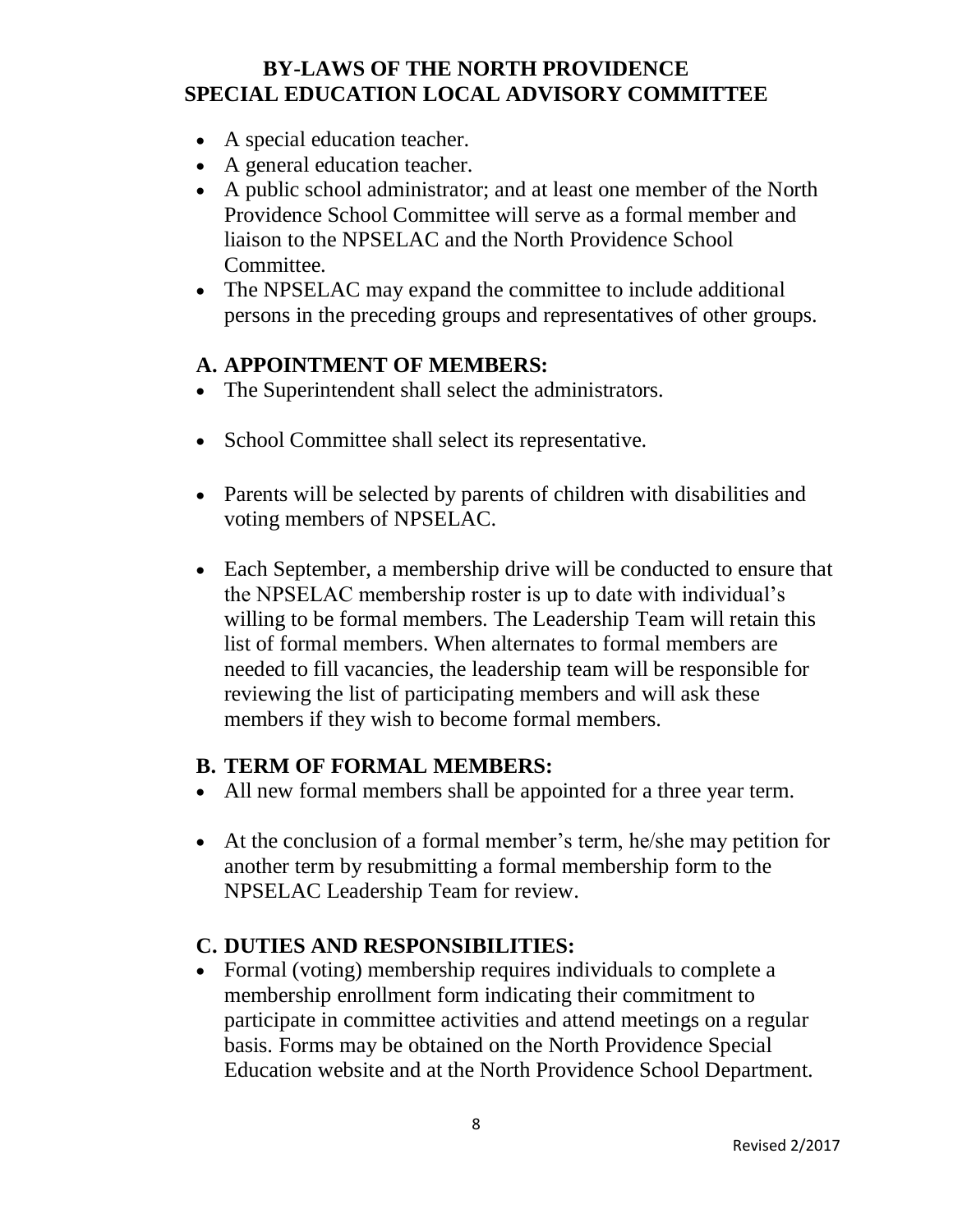• In order to comment on behalf of NPSELAC publicly on rules, regulations, and special education issues, formal members shall either volunteer or be appointed by the Chairperson and the Assistant Chairperson to state, local, and other subcommittees.

#### **D. TERMINATION OF FORMAL MEMBERSHIP:**

- Causes for removal shall be for failure to carry out responsibilities assumed by acceptance on the committee.
- NPSELAC, by a two-thirds vote, may request the resignation of, or remove a member upon committee recommendation, if there is just cause.

#### **E. ATTENDANCE:**

 Failure of a formal member to attend three meetings of the committee over the duration of a school year without prior notice to the Chairperson will result in removal from the committee.

## **F. RESIGNATION:**

 Any formal member may resign by submitting a written resignation with the NPSELAC.

#### **G. VACANCY:**

• Any vacancy on the NPSELAC shall be filled as in the process stated in Article IV, Section D.

# **ARTICLE VI: VOTING RIGHTS**

- Each formal member shall be entitled to one vote by hand and may cast that vote on each matter submitted to a vote of the committee.
- Proxy voting and absentee ballots shall not be permitted.
- Only formal members will have voting rights.

## **A. VOTING PROCEDURES**

- Voting will be done by ballot for election of officers.
- Votes required for resolving issues arising at committee meetings will be done by majority hand count.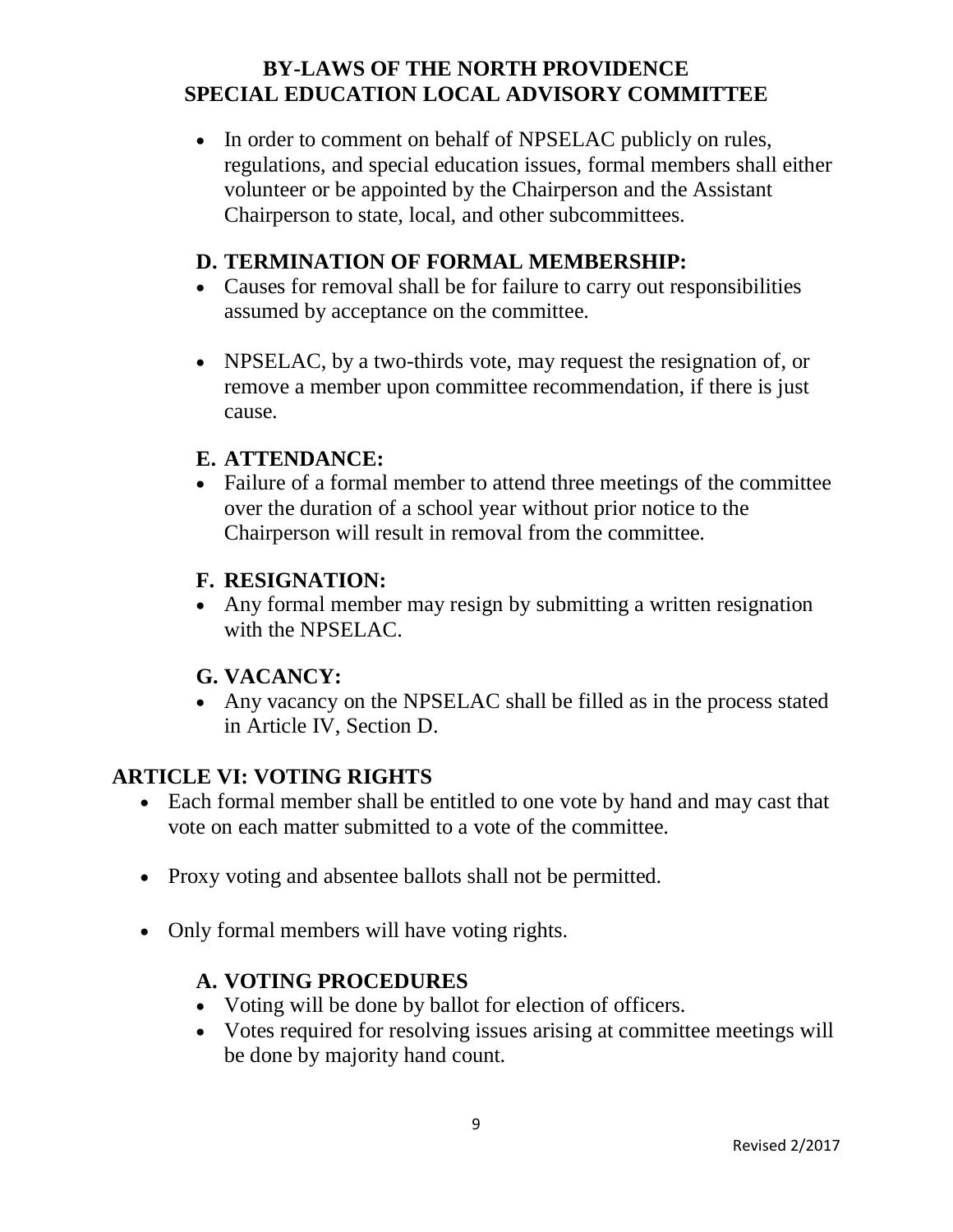### **B. QUORUM**

 For voting purposes, a quorum will be defined as a minimum number of two "officers" from the leadership team and 2/3 of the formal members of the committee in attendance for a valid vote.

## **ARTICLE VII: DUTIES AND RESPONSIBILITES OF THE LOCAL AGENCY**

- The local education agency (LEA) shall provide support to the committee by contracting for technical assistance services with the Rhode Island designated Parent Training and Technical Assistance Agency or other community-based non-profit parent organizations. (RI Reg. 300.900d)
- Such technical assistance shall include the role of advisory committees in advocating for children, state and federal regulations, community resources, strategic planning and development of an annual report to the school committee. (RI Reg. 300.900d)
- The LEA shall also provide school and district improvement plans to the committee for comment and make available appropriate records and data as permitted by law. (300.900d)
- The LEA shall also assist the committee in disseminating information to parents of students regarding the role of the advisory committee, information pertaining to special education and inform the committee of professional development opportunities that are available within the LEA. (RI Reg. 300.900d)
- The Special Education Director shall be the LEA contact person or their assigned designee. This individual shall work proactively and collaboratively in partnership with the NPSELAC members.
- The LEA contact shall be the contact between NPSELAC and North Providence School Department Administration and shall be the link for any individual concerns of parents.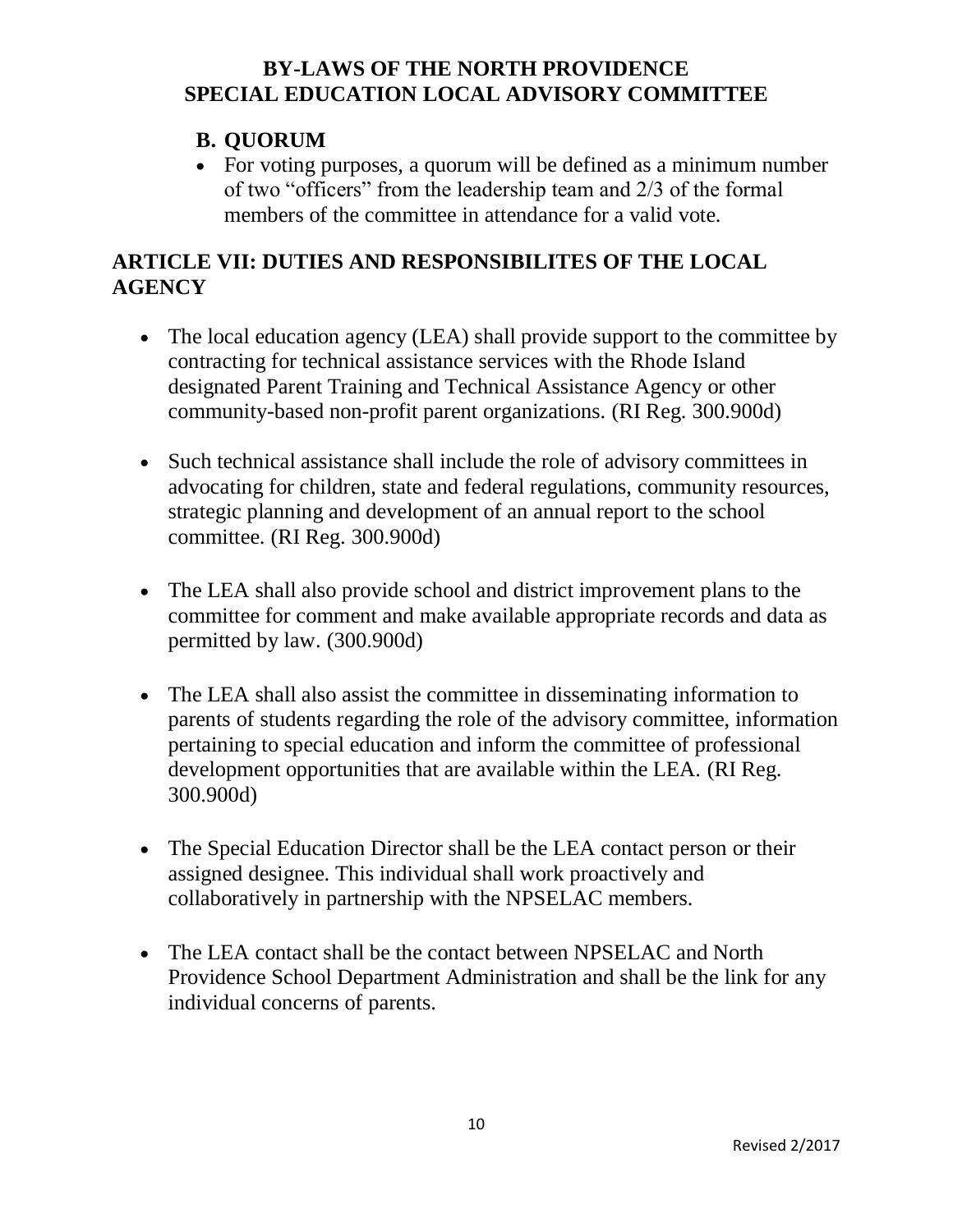## **ARTICLE VIII: PARENT NOTIFICATION OF LOCAL ADVISORY COMMITTEE**

- When a child is referred to special education the North Providence School District Special Education Department shall provide the parents with notification of the existence of a local advisory committee for Special Education established in compliance with these regulations. (RI Reg. 300.900g)
- The notification shall specify that a majority of the local advisory committee is parents of children with disabilities, and shall inform the parents of how the local advisory committee may be contacted. (RI Reg. 300.900g)

# **ARTICLE VIIII: REVIEW OF BY-LAWS**

 By-laws will be reviewed biennially or sooner as necessary by the Officers of the NPSELAC to ensure that the by-laws align with the State of Rhode Island Regulations for Elementary and Secondary Education.

### **ARTICLE X: AMENDMENTS TO BY-LAWS**

- In the event that amendments are needed to the by-laws, then a subcommittee will be formed.
- The by-law subcommittee will be responsible for the review and revision of the by-laws, as well as, presenting the revised by-laws to NPSELAC Leadership Team for review.
- The NPSELAC bylaws/amendments shall be provided to the Special Education Director, who shall then review and recommend revisions if necessary.
- The Special Education Director shall present the by-laws to the School Committee for approval.